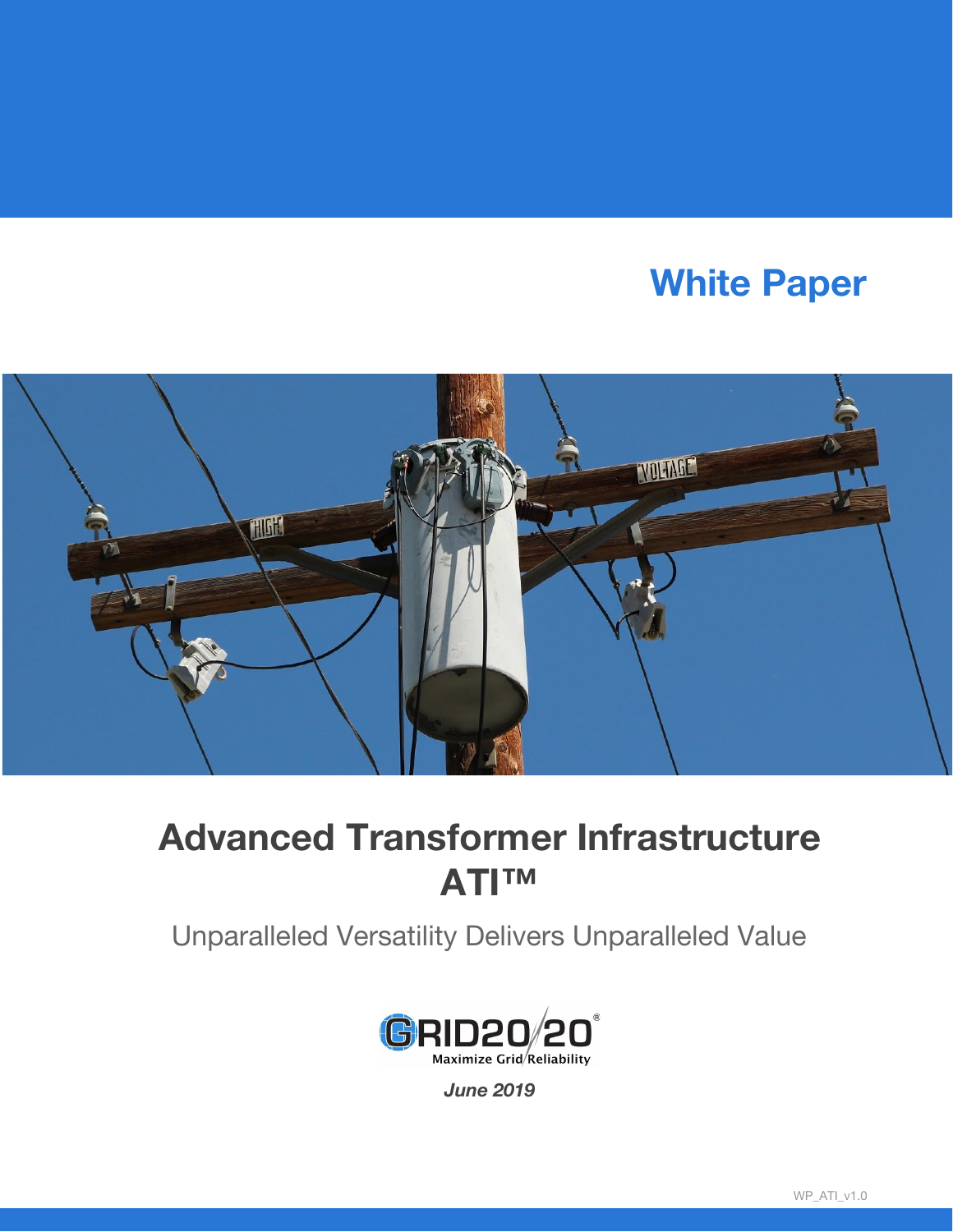

### **Grid Modernization is not a luxury…it is now a necessity!**

## Why?

Because electricity influences ALL aspects of our lives including economic activity; we are entirely dependent upon a reliable electricity supply, at an affordable price.

### *The grid is of paramount importance… and it is commonly taken for granted, until an outage occurs.*

Substantial grid-edge developments and impacts are now routinely outpacing our distribution grid operator's ability to know where, when, and how much unplanned loading demand is aggregating within our grids.

Simultaneously, Distributed Energy Resources (DER) adoption is rapidly accelerating via clean/renewable energy mandates and public outcry; yet our distribution grid assets were never designed, nor even conceived to handle today's increasing Reverse Energy impacts.

And, the average age of our transformer fleets -- which are now enduring these compounding unplanned loading demands -- is now typically between 25-40 years of age. Yes, most transformers were built and deployed many decades before today's grid-edge developments became a rapidly developing concern. These facts are undeniable, but seldom are they surfaced in the public's eye.

The sobering reality is that the most expansive, most vulnerable and most volatile segment of the entire distribution grid is arguably the span of grid assets located between our well-monitored substations, and our new endpoint (aka, smart) meters. Alarmingly, this same expansive "intra-grid" segment which in the US is comprised of 40+ Million transformers, power poles and power lines remains the LEAST monitored by grid operators. Similarly, Ontario Canada's intra-grids are comprised of over 450,000 transformers, power poles and power lines, that are similarly under-monitored at this time.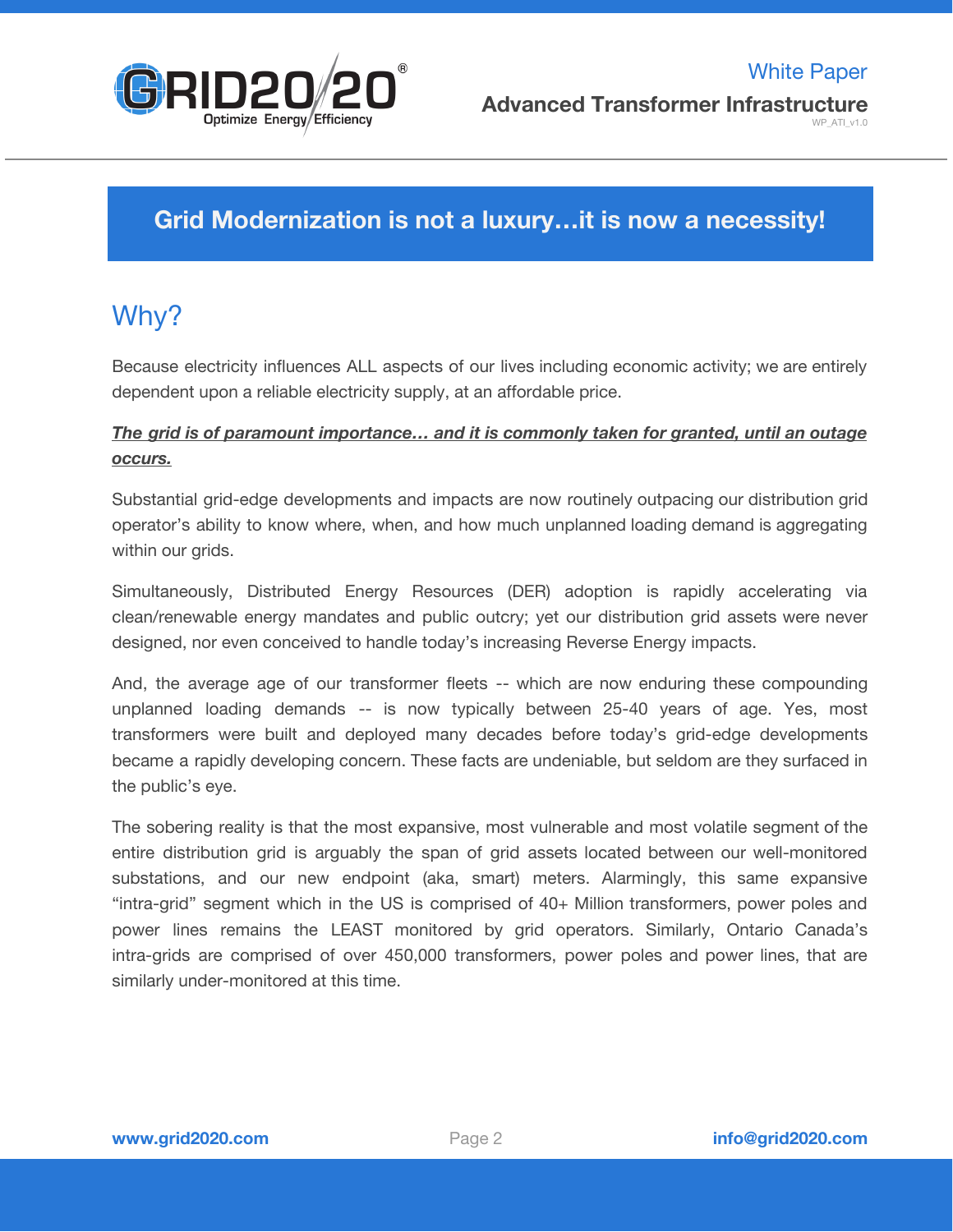

## So What?

As a result of unplanned grid-edge impacts, and DER, and aging transformer fleets collectively developing, grid Reliability, Resilience, Cybersecurity, Energy Efficiency and grid safety expectations are subsequently being threatened. It is now clear that Advanced Meter Infrastructure (e.g., AMI, smart meters) alone is not reliably able to provide the critical, accurate, timely, unique, granular intra-grid information that is effectively captured and reported by today's emerging Advanced Transformer Infrastructure (ATI)™.

Furthermore, Financial Liability Risk has perhaps never been higher for our vital electricity providers; as the January 2019 bankruptcy filing of Pacific Gas & Electric (US) has illustrated. No longer can utilities confidently rely upon hefty insurance liability policies, Regulator intervention, legislative intervention, and/or their corporate veil to fully insulate and/or protect them from crippling, or devastating lawsuit vulnerability. This unsettling reality creates the potential for some utility providers to experience decreased borrowing power, and/or growing investment trepidation by shareholders in the wake of PG&E's ongoing bankruptcy matter.

While many leadership representatives have been acutely focused on advancing Electric Vehicle adoption and/or rooftop solar deployments to decrease Greenhouse Gas emissions, and/or legalizing marijuana growing at the commercial and residential levels to meet societal demands and to increase tax revenues, the electric distribution grid has quietly become the recipient of unplanned loading impacts that require our immediate attention. The distribution grid represents a critical, fundamental infrastructure that is now over 65 years of age. We are kidding ourselves to believe that distribution grids are impervious to substantial failures given today's ongoing, unplanned grid-edge impacts, combined with never-conceived practices, all occurring upon our aging grid assets.

**To this end, Grid Modernization is indeed no longer a luxury.** Enhanced grid monitoring and grid future-proofing has now become a basic requirement for ongoing economic stability, personal safety, societal fulfillment, increasing economic development, and our overall growth and advancement.

*Advanced Transformer Infrastructure (ATI) presents a viable, cost-effective solution enabling utility operators to proactively reveal and resolve unsavory grid conditions; this now-proven technology emergence signals the next meaningful phase of our necessary grid modernization process.*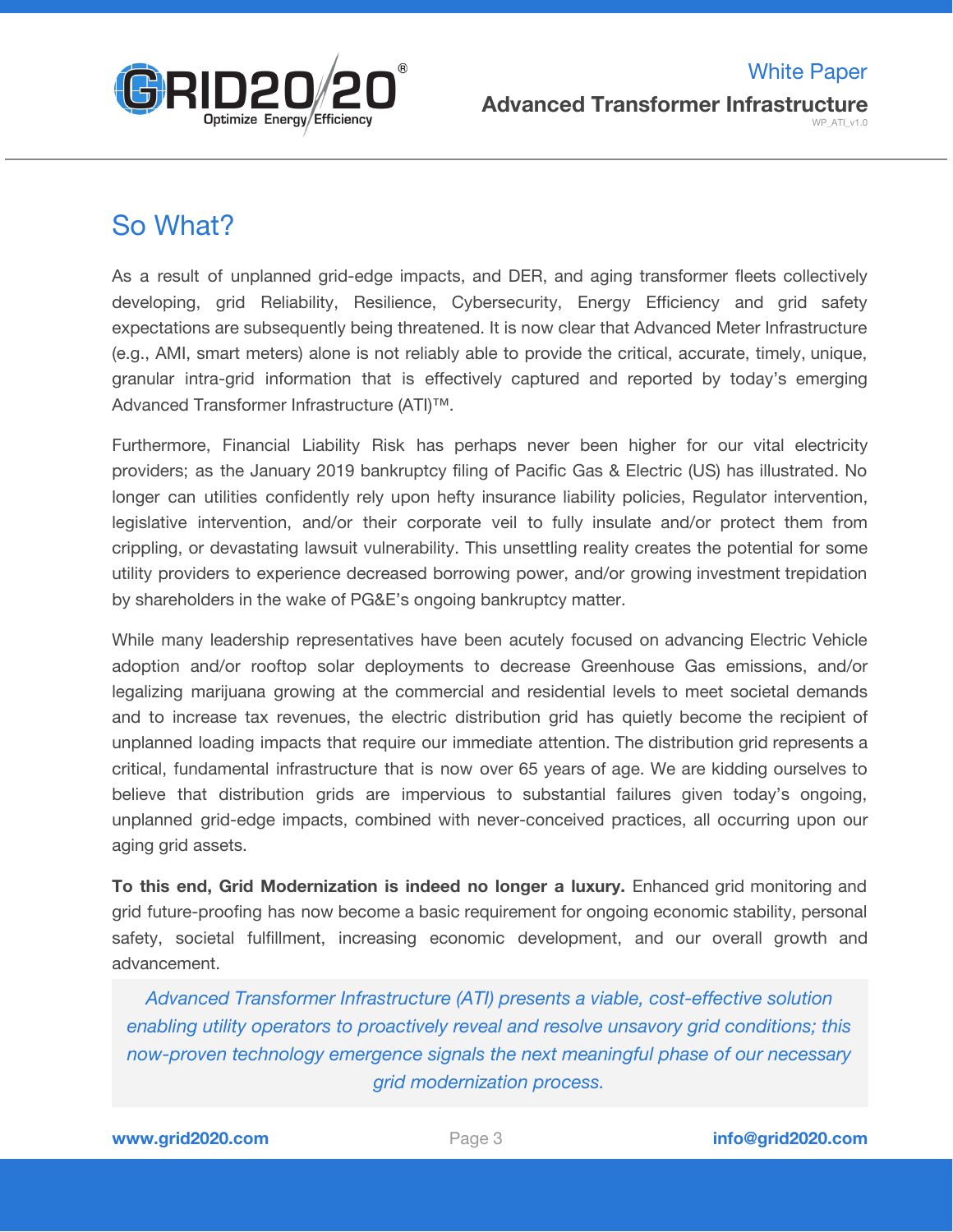

## Unparalleled Versatility

Heretofore, grid operators have been unable to proactively view intra-grid conditions. This reality has resulted in decades of reactive grid management due to insufficient, cost-effective technology. In other words, costly power outages and customer complaints have predominantly driven the industry's historically reactive grid management practices.

Since operators had no access to forewarning-capable technology options, the fact has been that reactive behaviors have resulted in ongoing costly outcomes for ratepayers (e.g., unnecessary outages, premature asset replacements, unplanned truck rolls, and inconvenient social and economic impacts).

But, by now leveraging the substantial intra-grid data and automated alerts value presented to operators by ATI, various meaningful benefits can be delivered for all stakeholders.

The following examples represent a portion of the growing list of opportunities that are now created by effectively capturing intra-grid data via ATI, and then converting it into actionable information.

### **Versatile Applications**

- 1. Power Outages Avoidance (i.e., reduced costly outages occurrences)
- 2. Accelerated Power Restoration (i.e., automated alert messages issued to operators)
- 3. Transformer Overloading Identification & Premature Transformer Failure Avoidance
- 4. Safe Adoption of Distributed Energy Resources (DER) (i.e., primarily residential)
- 5. Safe Adoption of Electric Vehicle (EV) Charging Stations (i.e., commercial and residential)
- 6. Safe Adoption of Legalized Marijuana Growing (i.e., commercial and residential)
- 7. Improved Distribution Asset Mapping Accuracy (i.e., updating antiquated asset information)
- 8. Cryptocurrency Mining Identification (i.e., residential)
- 9. Power Theft Identification (i.e., ongoing pre-meter taps, new pre-meter taps, etc)
- 10. Transformer Longevity Determination (i.e., maximizing Capital investment value for ratepayers)
- 11. Asset & Battery Storage Placement Planning Insights (i.e., strategically maximize DER value)
- 12. Greenhouse Gas (GHG) Emissions Reduction Enhancement (i.e., Energy Efficiency gains, safe EV adoption, decreased carbon fuel generation, etc)
- 13. Reliably Empowering Artificial Intelligence for Operations/Planning/Budgeting Purposes
- 14. Reduced Fire Risks and Liability Risks for the Benefit of All Stakeholders
- 15. Automated Intra-grid Alerts (i.e., 'hands-free' proactive grid monitoring = watchdog feature)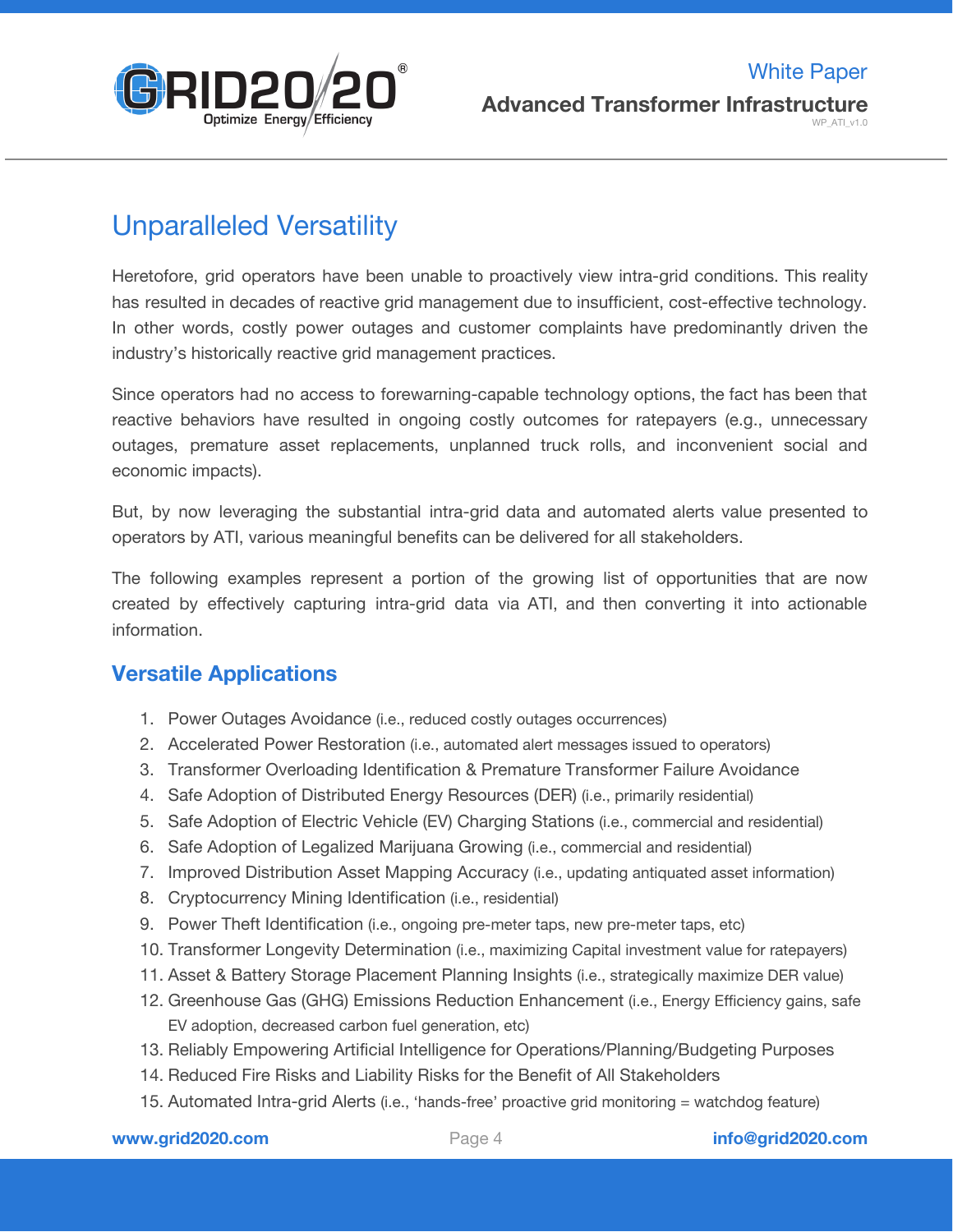

16. SCADA-like Functionality (https://grid2020.com/private\_files/GRID2020\_UC\_SCADA.pdf)

### **The Power of Data**

How does any one platform facilitate so much diverse value?

Regarding Advanced Transformer Infrastructure, the answer is two-fold:

- 1. ATI accurately captures real data, at the transformer. This unique, timely, granular, comprehensive information is reliably attainable from ATI.
- 2. ATI reveals actual intra-grid conditions that operators can trust to be real. This unique information, enhanced by Automated Alerts and exception reporting, focuses operators on existing and emerging issues that are otherwise typically unnoticed until after a costly problem or failure has materialized.

The following data points captured by intra-grid sensors drive the unparalleled value of ATI:

| <b>Energy</b>                             | <b>Power Factor</b>               |
|-------------------------------------------|-----------------------------------|
| Delivered Total Active Energy [KWh]       | <b>Phase Angle</b>                |
| Received Total Active Energy [KWh]        | <b>RMS Voltage</b>                |
| Delivered Total Apparent Energy [KVAh]    | Instantaneous [V]                 |
| Received Total Apparent Energy [KVAh]     | Maximum per interval [V]          |
| Delivered Interval Active Energy [KWh]    | Minimum per interval [V]          |
| Received Interval Active Energy [KWh]     | Average per interval [V]          |
| Delivered Interval Apparent Energy [KVAh] | Voltage Imbalance [%] (PDTM only) |
| Received Interval Apparent Energy [KVAh]  | <b>RMS Current</b>                |
| Interval Reactive Energy [KVARh]          | Instantaneous [A]                 |
| Demand                                    | Maximum per interval [A]          |
| Delivered Interval Active Demand [KW]     | Minimum per interval [A]          |
| Received Interval Active Demand [KW]      | Average per interval [A]          |
| Delivered Interval Apparent Demand [KVA]  | <b>Line Frequency [Hz]</b>        |
| Received Interval Apparent Demand [KVA]   | Internal Temperature [°C, °F]     |
| <b>Interval Reactive Demand [KVAR]</b>    | <b>Outage Notification</b>        |

The distribution intra-grid represents a previously untapped data-rich environment. Heretofore, operators have commonly been relegated to trouble-calls to guide them. But with ATI, operators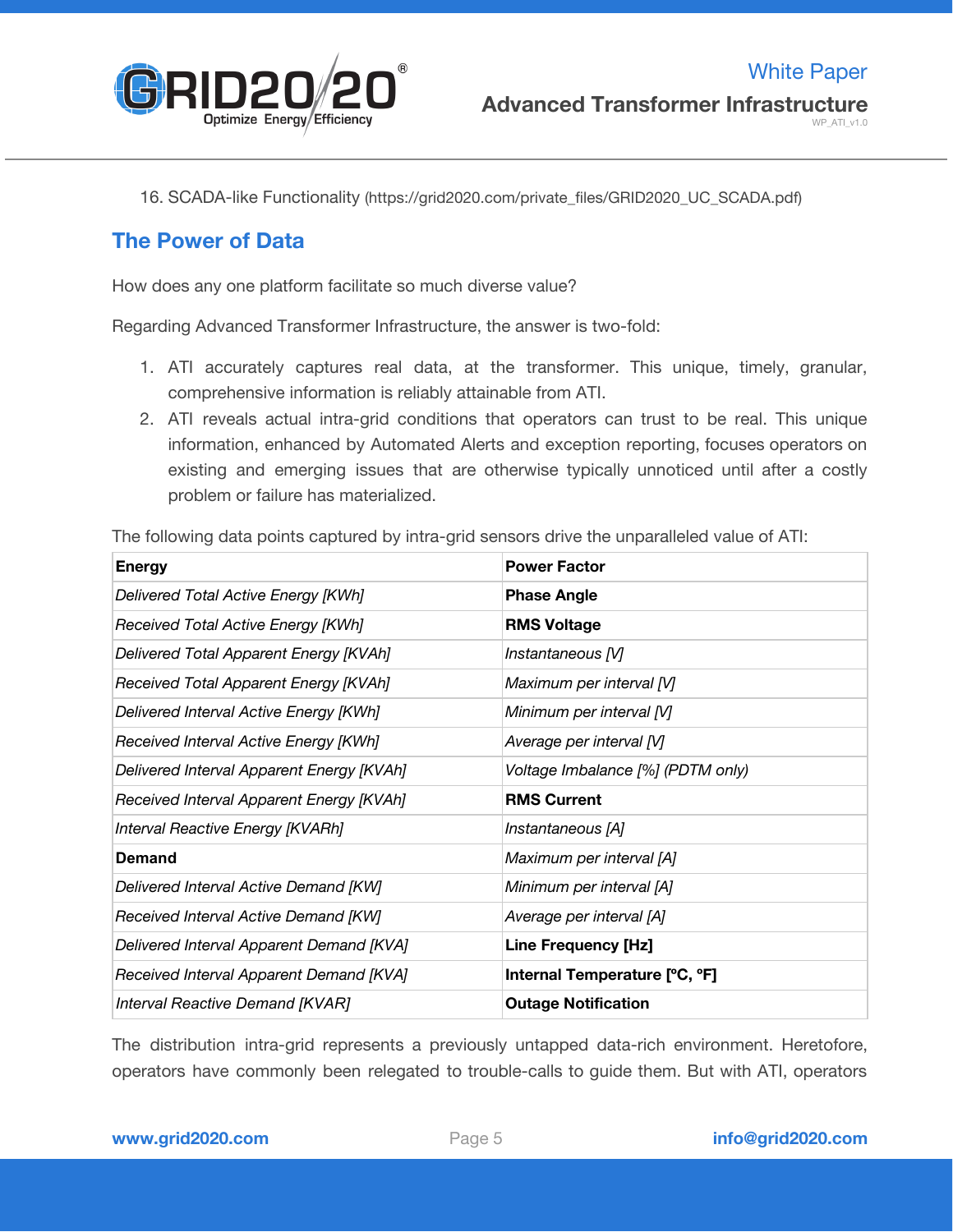

can now take unparalleled command of the distribution space. ATI unlocks a wealth of previously unknown information that facilitates a series of utility, economic, conservation, and societal gains.

The unique intra-grid data and related analytics capability created by Advanced Transformer Infrastructure (ATI) is indeed unparalleled. ATI will serve as a necessary complement to AMI; and will provide both AMI and Non-AMI enabled operators with vital Operations, Planning and/or Budgeting upsides.

Given the exceptional versatility and related value presented by ATI, grid operators will possess the capability of presenting convincing Capital Expense/rate-based grid modernization improvement projects to their Regulators. To protect the growing expectations of our grids, ALL stakeholders will need to invest in this vital, next phase of our ongoing grid modernization evolution.

## But What is the REAL Problem?

**Fact 1** - Every electricity distribution grid is foundationally supported by transformers. The US distribution transformer fleet contains approximately 40+ Million assets; the Ontario Canada fleet consists of an estimated 450+ Thousand assets.

**Fact 2** - Most transformer fleets around the globe now average 25-40+ years of age.

**Fact 3** - During the last 5-10 years, substantial unplanned grid-edge developments have achieved an accelerated adoption throughout the US, Ontario, and abroad. While many markets have also experienced significant smart meter (i.e., AMI) penetration, these endpoint meters have not been able to reliably or sufficiently support utility operators' handling of the prolific, compounding grid-edge impacts. AMI is merely a piece of our grid modernization process; our grids require more than AMI.









*Rooftop Solar EV Charging Stations Pre-Meter Power Theft Cryptocurrency Mining*

**Fact 4** - Generally speaking, without Advanced Transformer Infrastructure (ATI) assisting them, most electric operators have no idea where, when, or how much unplanned loading burden is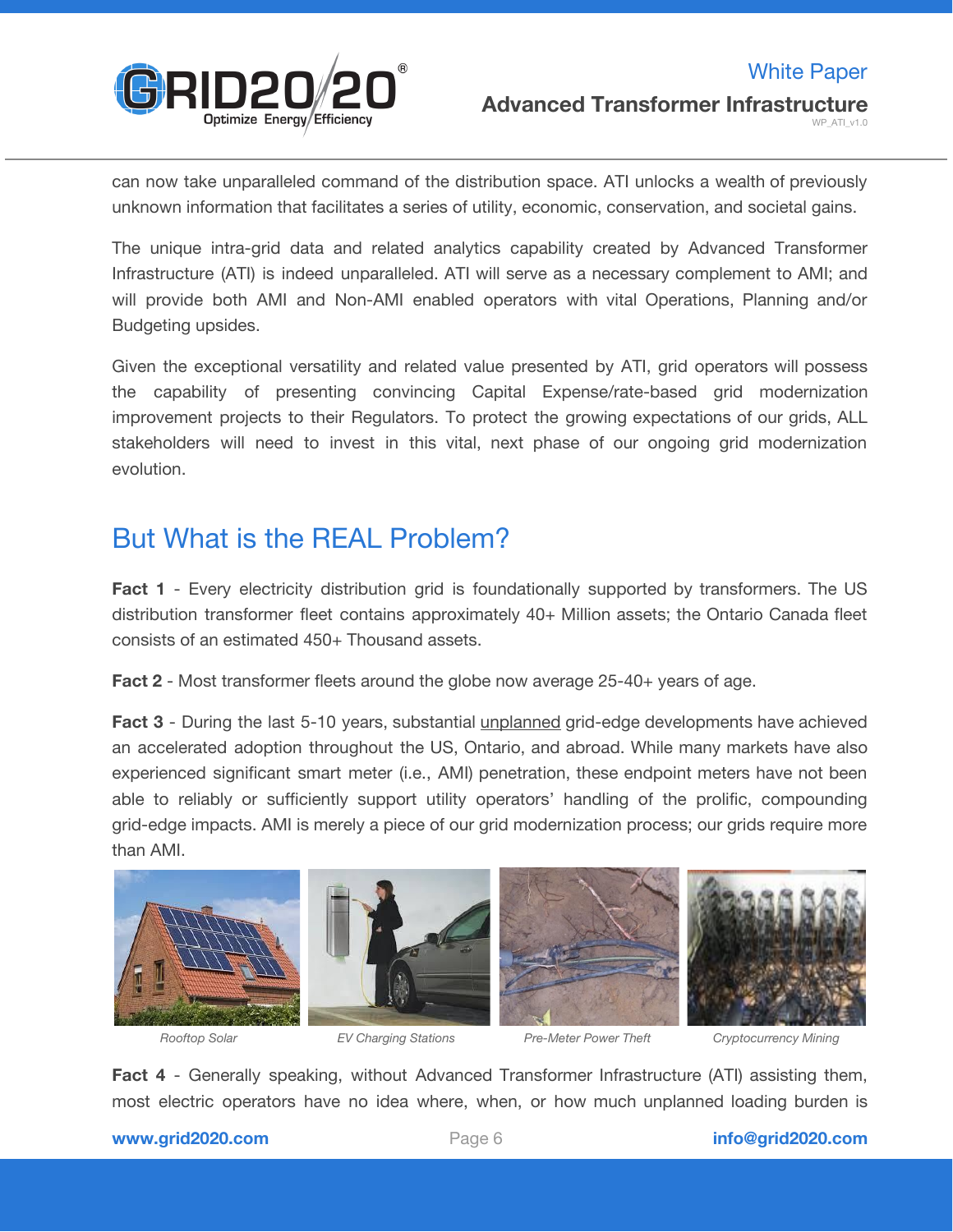

WP\_ATI\_v1.0

striking our aging transformer fleet infrastructure – now, or in the future. These grid-edge occurrences are already vast, are rapidly escalating; whether individually or collectively, they present imminent transformer overloading risk. As transformers become overloaded, the risk of power outages escalates, and so does the risk of fire, economic impact, loss of property, possible loss of life, and associated liability risks.

Unfortunately, it will take just one failed transformer, occurring at the 'wrong place', and the 'wrong time' to catalyze a fire. With 40+ Million transformers in the US alone (450+ thousand in Ontario), combined with unknown, unplanned loading/overloading impacts, our risk of fire, related damages, and liability is indeed real. Hoping these risks will not occur, or waiting until they do, is NOT a wise plan.

These realities are just getting started as the ongoing adoption of various grid-edge activity is quickly ramping up due to growing public desire, and the need to fulfill ever-increasing clean energy mandates.

#### **Examples of Unplanned Loading Culprits:**

- 1. Electric Vehicle Charging Stations primarily residential locations
- 2. Legalized Marijuana Growing primarily residential locations
- 3. Cryptocurrency mining primarily residential locations
- 4. Pre-Meter Power Theft

**Fact 5** - Utility operators typically do have awareness of Distributed Energy Resource (DER) locations within their grid. However, today's distribution grid assets and architecture were never imagined (or designed) to someday handle the impacts now being caused by DER (e.g., rooftop solar, wind).

Commonly, DER deployments will yield excessive localized electricity generation; this results in unplanned Reverse Energy being driven into our grids. Unfortunately, our grid assets were never designed to safely and reliably handle these Reverse Energy impacts.

**Fact 6** - Collectively, these aforementioned 'culprits' are now compounding negatively throughout our distribution grids. Without Advanced Transformer Infrastructure (ATI) being deployed, operators will remain substantially unaware of grid-edge burdens; until customer complaints, power outages, economic impacts, associated fire and liability instances demand their attention. This undeniable Reliability Risk, and related Fire/Liability Risk scenario is real, and it is rapidly increasing.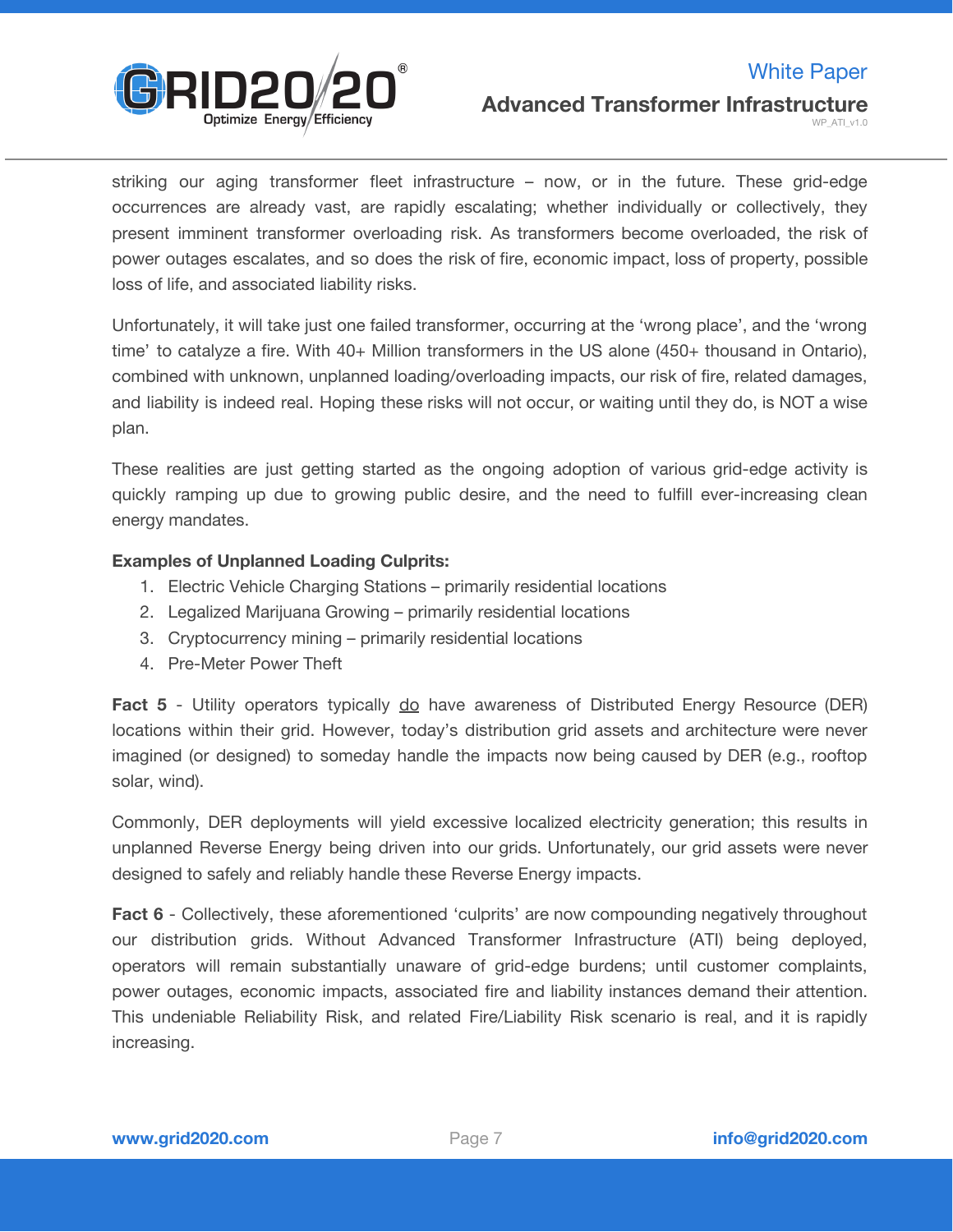

But we now have access to helpful technology through the game-changing benefits provided to electric operators via ATI.



*Simply, our growing risk conditions are avoidable via Advanced Transformer Infrastructure (ATI).*

## Unparalleled Value

Advanced Transformer Infrastructure's benefit merely starts with creating critical intra-grid insight.

To date, few (if any) grid operators are informed by residential customers when and where they are installing Electric Vehicle (EV) charging stations, legalized hydroponic marijuana growing equipment, and/or cryptocurrency mining server pods. In essence, distribution grid operators have no idea where, when, and how much unplanned loading (i.e., transformer overloading and/or overheating) impact is proliferating within their grid as a result of these rapidly expanding grid-edge occurrences. This stark reality creates serious grid safety, fire risk and liability risks for ALL stakeholders.

Of similar concern is the rapid adoption of Distributed Energy Resources (DER). Many clean/renewable energy adoption mandates are now in place in the US (e.g, New York, California, Pennsylvania, Hawaii, D.C, etc), Canada, and others. An estimated 22 US states and the District of Columbia have declared their commitment to honor the United Nations adopted Paris Agreement of December 2015 (whether the US Federal government does/does not embrace the global community's related interest). However, the distribution grid architecture is not prepared, nor designed to fulfill these aggressive expectations.

Admittedly, most of us do not realize what these items actually mean to the state of our grid. Rather, most of us are simply focused on doing 'our thing'; we typically assume the grid will continue to endure.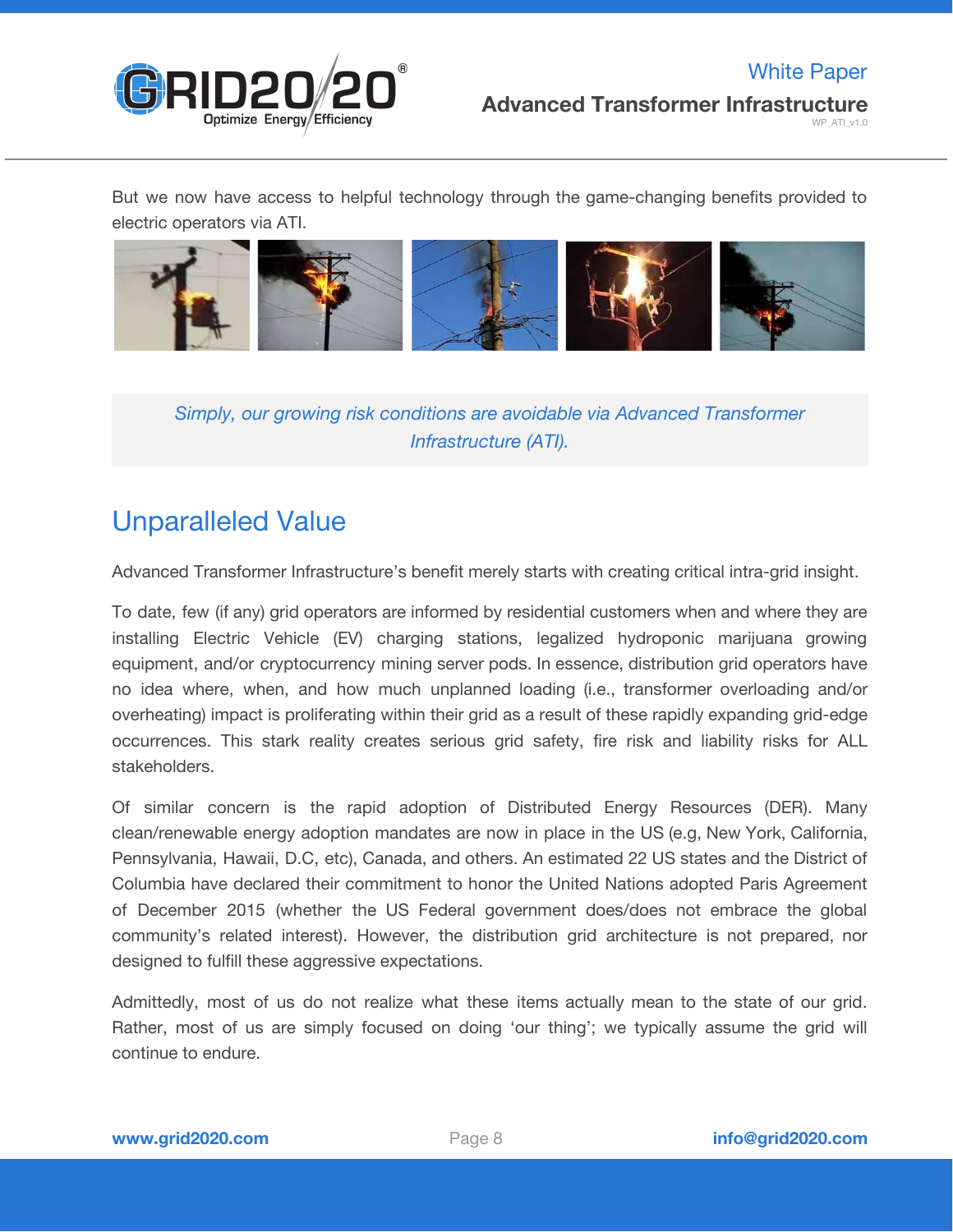

# **Question 1:**

### Why are EV charging stations a grid-related concern?

Because most EV charging stations create a significant unplanned load burden on the related transformers. EV charging stations are documented to cause the equivalent of 1 to 2.5 additional homes worth of unplanned loading on the upstream transformer. Adding an EV charging station into the neighborhood is like adding 1 - 2.5 homes "overnight"; and expecting the 25-40+ year old transformer to routinely and reliably service that demand without incident. If two EV charging stations are installed in the same neighborhood, then we have just added up to 2 – 5 homes worth of unplanned load burden onto the same aged transformer; which was never imagined to handle such loading when the utility personnel installed it, decades earlier. This is how overloading occurs, and spawns the risk of transformer failure, power outage, fire, and related damages. Each EV presents a different loading demand, but all EV's present a substantial unplanned loading impact upon our aging transformer fleet assets. The following two articles help to further express this reality:

[https://www.clippercreek.com/charging-times-chart/,](https://www.clippercreek.com/charging-times-chart/) <https://www.lek.com/insights/ei/preparing-grid-uptake-electric-vehicles>

# **Question 2:**

## Why is legalized residential marijuana growing a grid-related concern?

The electricity needed to hydroponically grow four pot plants is nearly equal to that needed to operate 29 refrigerators, the Northwest Power and Conservation Council estimates. This implies that for every residential grower who simply produce four (4) hydroponic plants, the associated transformer will immediately be exposed to the equivalent power demand of 29 additional refrigerators. If two residential growers connected to the same transformer occurs, the upstream transformer is now serving an unplanned load burden of 58 refrigerators. Keeping in mind that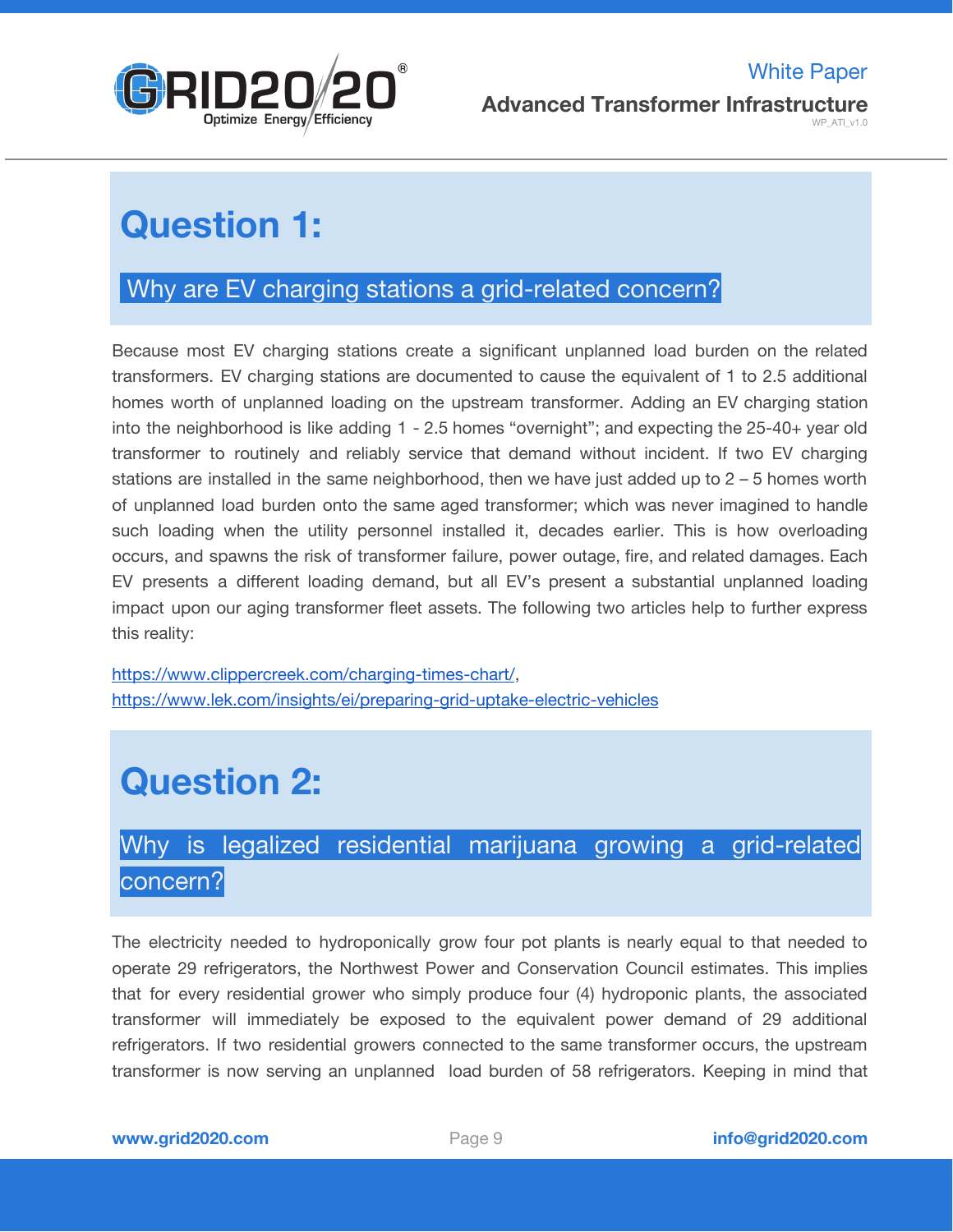

most transformers were installed decades ago, and with little to no expectation of this type of grid-edge loading burden ever emerging. See the following article:

[https://www.govtech.com/dc/articles/Marijuana-Home-Growers-Effect-on-Colorado-Power-Grid-P](https://www.govtech.com/dc/articles/Marijuana-Home-Growers-Effect-on-Colorado-Power-Grid-Proves-Substantial.html) [roves-Substantial.html](https://www.govtech.com/dc/articles/Marijuana-Home-Growers-Effect-on-Colorado-Power-Grid-Proves-Substantial.html)

# **Question 3:**

## Why are DER adoption efforts and Clean/Renewable Energy mandates creating a concerning issue for our distribution grids?

Because the distribution grids supporting most domestic and international societies are comprised of transformer fleets that were never imagined, nor ever designed to receive Reverse Energy. DER typically results in excess (Reverse) energy being driven into the grid, through transformers, from the DER source (e.g, rooftop solar on residential homes).

To this date, no one seems to empirically understand the various grid and safely impacts of DER driving Reverse Energy into the distribution grid. Thus, no one truly knows:

- A. what happens to transformers that are routinely or occasionally receiving Reverse Energy;
- B. what happens when the designed capacity of a transformer is periodically or routinely exceeded in reverse due to DER impacts;
- C. what happens to related circuit feeder voltages when DER delivers Reverse Energy into the grid.

All of these unknowns (and others we have not yet discovered/realized) equate to Grid Safety, Grid Reliability, and Grid Resilience Risks. Whether we have or have not yet seen increased transformer failures resulting from DER, common sense must prevail. Imagine operating any device in the reverse direction for which it was designed -- doing this each day……for hours at a time -- and expecting that the device will simply withstand the never-imagined 'abuse' without incident or outright failure.

In essence, we are now exercising this precise mentality by expecting our distribution transformers to reliably and safely continue operation, while being expected to withstand a reverse energy condition they were never conceived to handle. Due to ATI, we no longer need to gamble with this serious risk.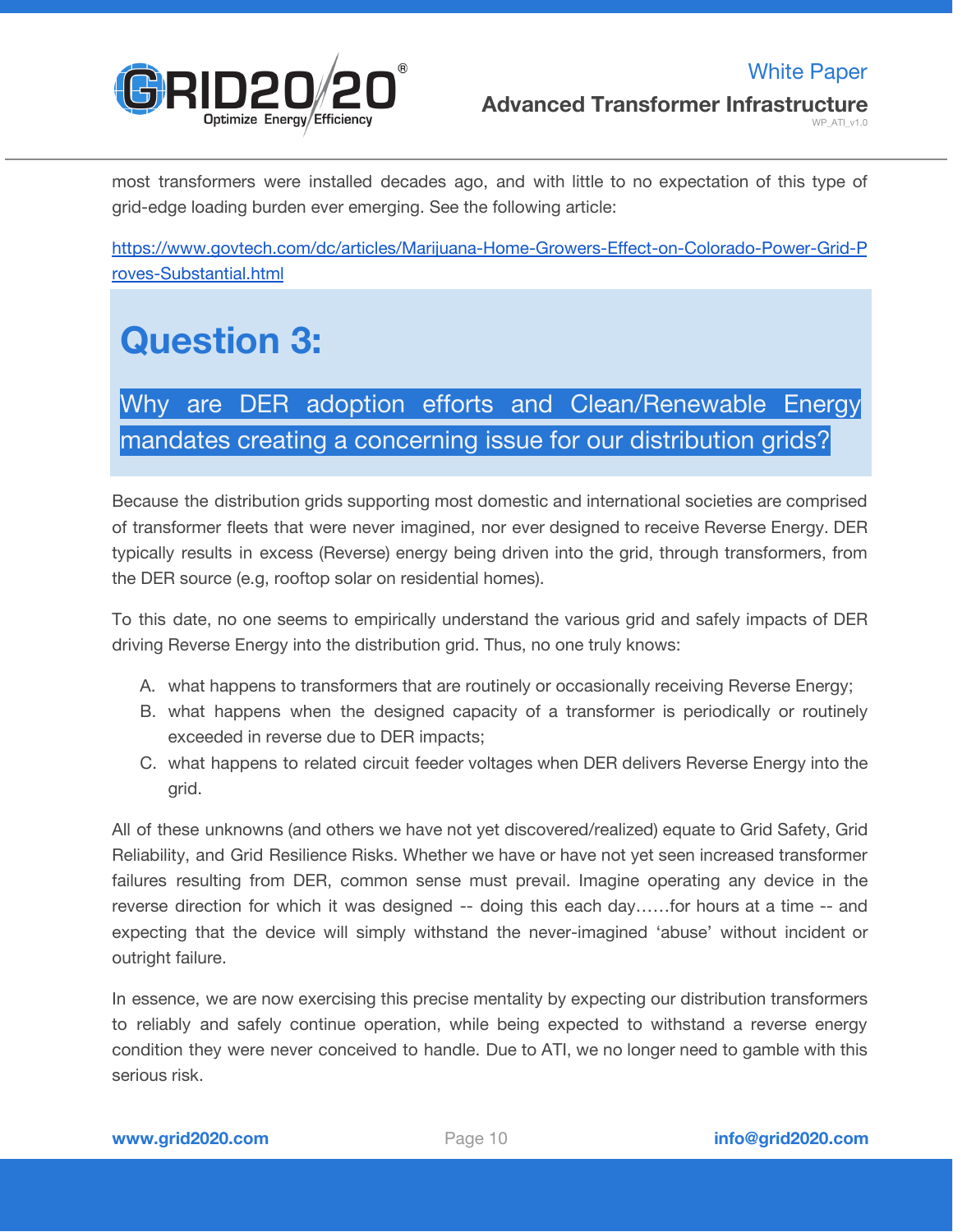

### White Paper

#### **Advanced Transformer Infrastructure**

WP\_ATI\_v1.0



**NOTE:** This graph illustrates how DER can create Reverse Energy Overloading on the upstream transformer. In this case, the transformer is receiving enough Reverse Energy daily, forcing it to operate between 125% - 150% of its rated design as established by the transformer manufacturer. How long can this transformer, and thousands or millions like it, sustain this abuse until failure is experienced?

As the 2017 Napa Valley fire (US), and the 2018 November Camp Fire (US) clearly illustrated, electricity grid asset failures have the ability to create catastrophic loss. Furthermore, as the 2018 Camp Fire disaster ultimately revealed, the corporate veil of utility operators can now be legally pierced via lawsuits claiming negligence, punitive damages, etc. As the January 2019 bankruptcy filing of Pacific Gas & Electric (PG&E) illustrated, loss claims and lawsuit damages can financially overwhelm and even topple the largest utility operators; a new era in Liability Risk Management has just begun. <https://www.cnn.com/2019/01/29/business/pge-bankruptcy-fires/index.html>

### **Summary**

Collectively, via today's ongoing grid-edge advancements, the unknown occurrences (i.e., where, when, how much) of these grid-edge impacts, the unknown DER impacts, all collectively striking our aging transformer fleets, there is a new challenge facing distribution grid management. Our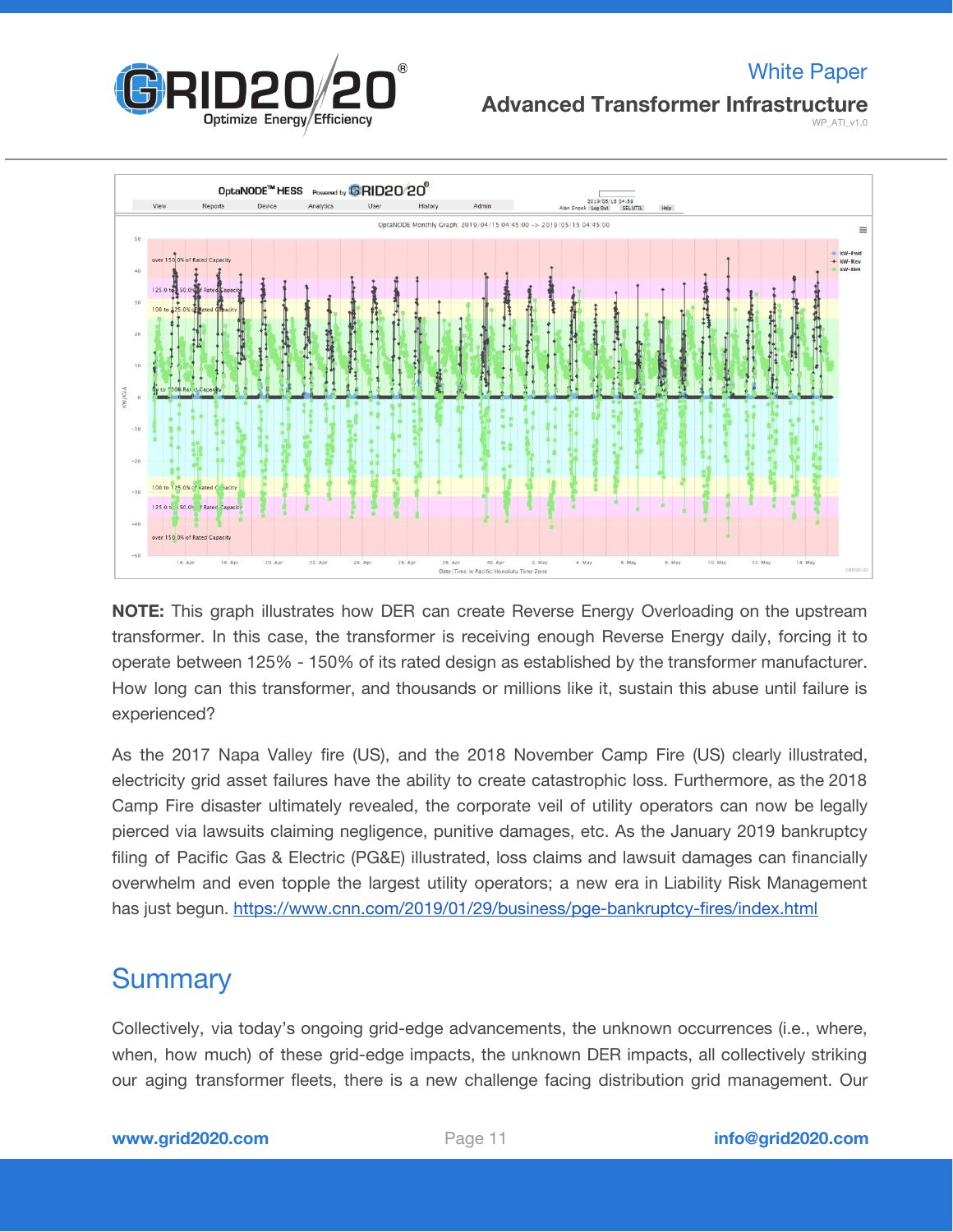

historic reactive grid management process is now antiquated; waiting for imminent grid issues and power outages to occur is no longer necessary.

Using time-proven, cost-effective innovative IoT technology comprising the Advanced Transformer Infrastructure (ATI) solution, utility operators now have the necessary technology available to help identify, monitor, and proactively remedy these serious emerging grid issues. The use of ATI's unique intra-grid information will substantially benefit the Operations, Planning, and Budgeting departments of our valued electricity providers. Thus making our grids more reliable, resilient, efficient, and safe.

ATI solves real problems, and simultaneously creates a new era in proactive grid management.

The introduction of ATI signals the next phase of our ongoing, much-needed Grid Modernization initiatives. Given the substantial, aggregated distribution grid impacts associated with compounding grid-edge developments (aka, advancements), utility operators will now require intra-grid 'vision', as is uniquely and accurately achieved by the Advanced Transformer Infrastructure (ATI) solution.

### Making the Capital Expense Commitment

By leveraging the industry's fastest-to-install, most accurate, and most wide-ranging cost-effective **OptaNODE ®** intra-grid sensors, today's transformer fleets can be rapidly converted into a useful form of "smart transformers". Of great importance, the OptaNODE intra-grid sensors do not require power outages for installation, and they can be swiftly installed without any end-use customer involvement.

For the purposes of ensuring/improving Grid Reliability, improving Grid Resilience, ensuring safe adoption of DER, striving to reduce Greenhouse Gas (GHG) emissions, and pursuing Energy Efficiency, Advanced Transformer Infrastructure (ATI) will meaningfully address the industry's rapidly-evolving needs.

Returns on Investment associated with Advanced Transformer Infrastructure are typically rewarding for all stakeholders. ATI will enable most electric operators to present convincing Capital Expense rate-based grid modernization improvement projects to their Regulators. Deployment of ATI will simultaneously facilitate meaningful financial, conservation, productivity, and safety gains for all parties.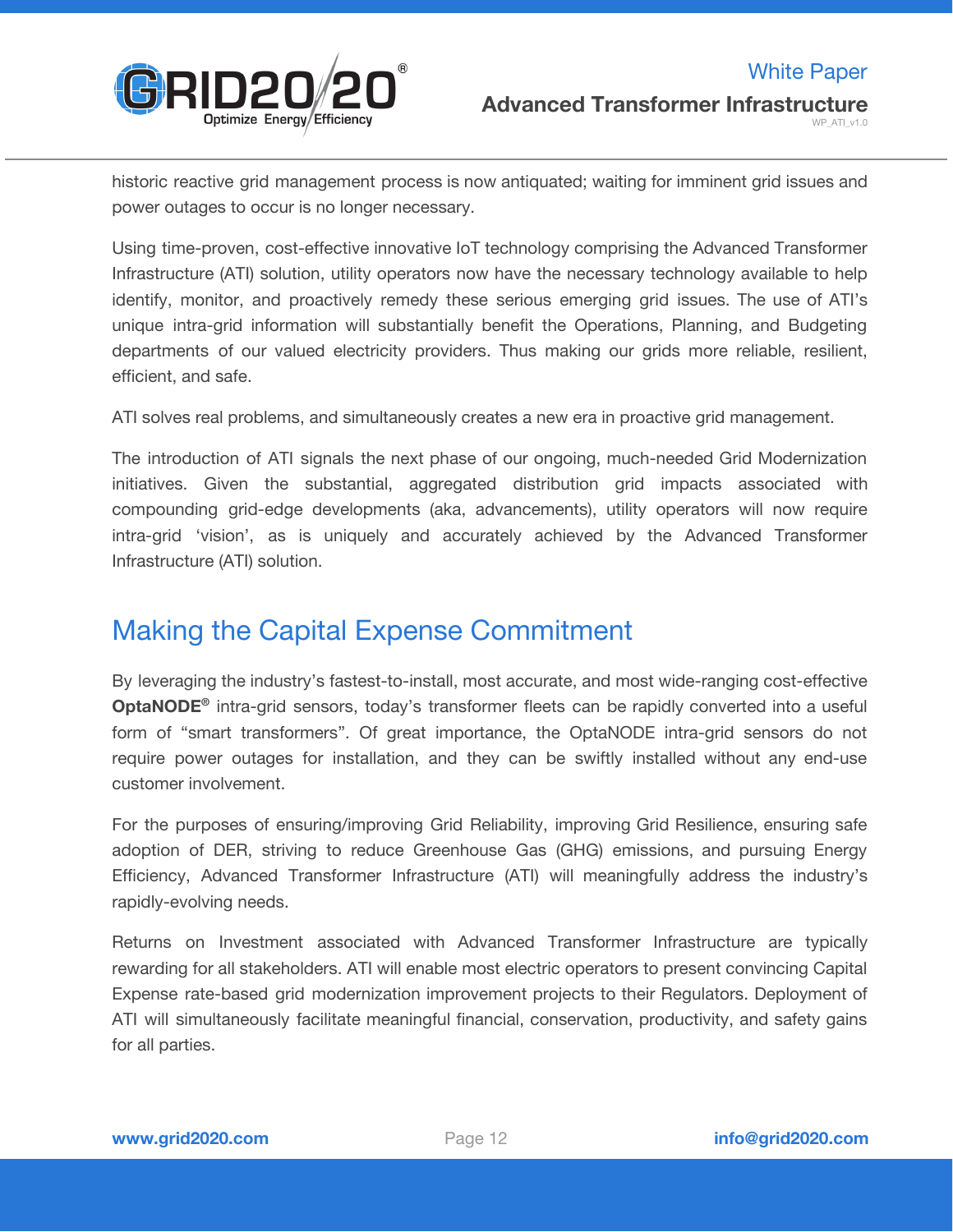

### **ATI - Various Benefits:**

For the last 6-10 decades, electric operators were tasked with "keeping the lights on". Now, electric distribution operators are under constant pressure; to improve Reliability, fulfill clean/renewable energy mandates, control Operations expenses, improve grid Resilience, manage DER integration, prevent Cybersecurity threats, achieve Energy Efficiency, safely adopt EV charging stations, fulfill Regulator expectations, etc… all while somehow maintaining revenues/fiscal stability.

By providing operators with novel intra-grid vision, a series of presently unknown instances and unsavory conditions will be identified/revealed. As a result, operators will have a proactive (no longer reactive as has historically been the case) awareness of multiple presently-unknown conditions.

#### **Examples (not an exhaustive list):**

- A. Forward and Reverse Energy influenced loading/overloading/overheating of transformers,
- B. above/below ANSI standard voltages fluctuations,
- C. identification of unplanned loading due to residential EV charging station locations,
- D. identification of unplanned loading due to residential marijuana growing,
- E. identification of unplanned loading due to cryptocurrency mining,
- F. transformer temperature/heat mapping indicators,
- G. transformer-centric outage notifications to facilitate accelerated restoration,
- H. miscellaneous unplanned loading/overloading (e.g., power theft, authorized unmetered uses, etc),
- I. actual quantification of Reverse Energy (kWh) entering the grid at the transformer level,
- J. recognition of ideal battery storage locations given actual Reverse Energy (kWh) entering at the transformer level, etc…

Through never-before-achieved intra-grid awareness, operators will receive the ability to foresee emerging grid conditions (versus waiting for and responding to trouble calls), and will benefit from taking subsequent pro-action where/when appropriate. ATI will further benefit operators via:

- A. fewer trouble calls (i.e., reduce costly unplanned truck rolls),
- B. improved SAID/SAIFI performance,
- C. increased metered revenues (fewer outages, identified metering errors, etc)
- D. decreased Liability Risk (reduced catastrophic/disasters risk related to asset failures/fires)
- E. improved planning capability given proactive insights of grid conditions/developments
- F. improved Capital Expense budgeting via increased grid visibility/predictive needs capability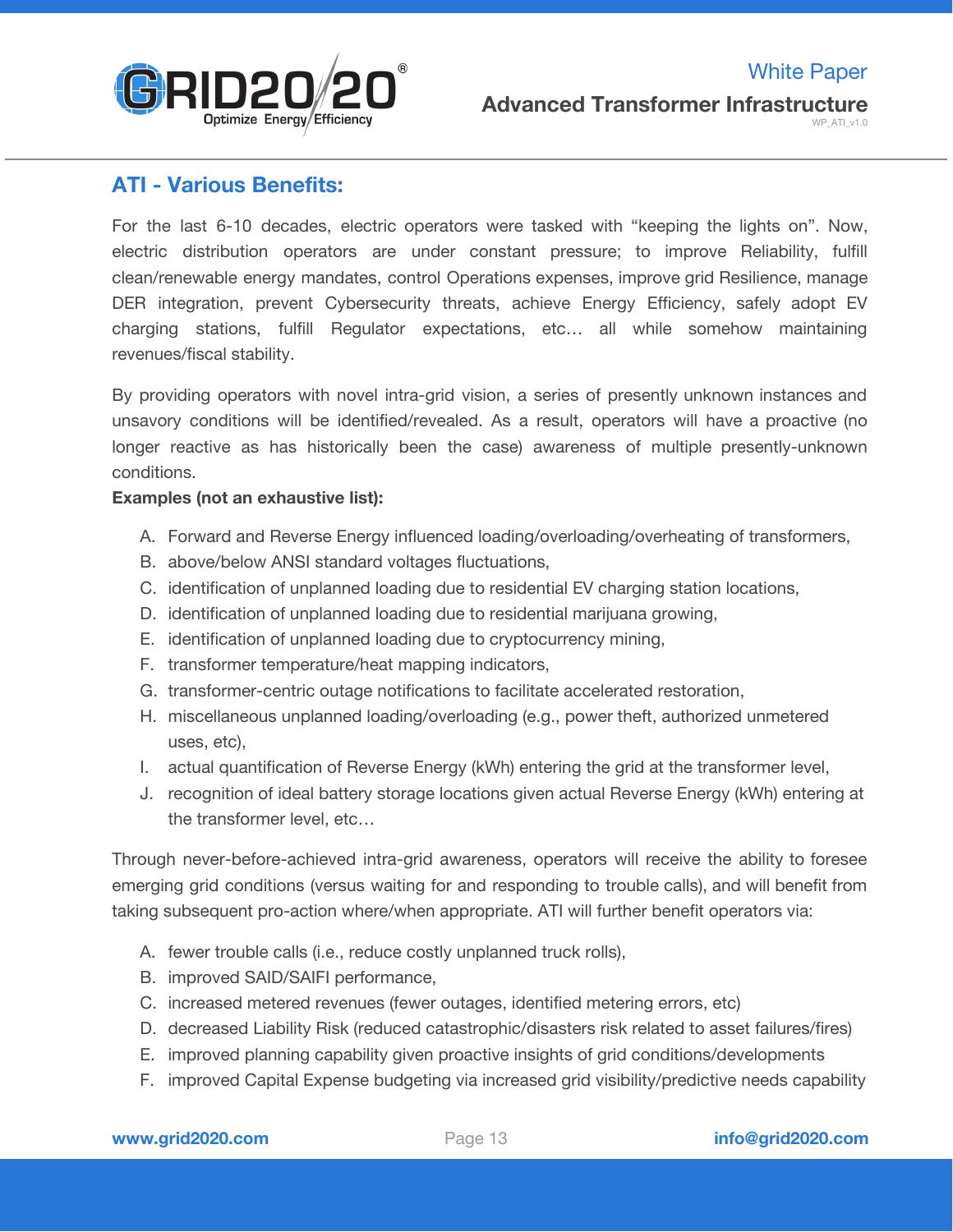

- G. safe DER adoption (addresses Clean/Renewable Energy initiatives while reducing Liability Risk)
- H. enhanced Distribution Automation (easily integrate intra-grid sensor data into SCADA, OMS, etc
- I. reduced fire and wildfire risk (i.e., proactively revealing overloaded and over-heated high-risk transformers, automated alerts being delivered to operators via SMS text and/or email)
- J. improved operating efficiencies

#### **ATI - Sample Deliverables:**

By strategically deploying cost-effective, highly accurate, fast-to-install intra-grid sensors, operators will:

- A. Identify unknown/unplanned transformer loading occurrences (provide intra-grid visibility),
- B. Capture/monitor/resolve unplanned transformer overloading/over-heating occurrences,
- C. Quantify actual Reverse Energy (kWh) entering the grid at the transformer level due to DER,
- D. Evaluate loading/overloading/voltage impacts associated with DER and unplanned grid-edge activity,
- E. Empirically determine intra-grid sensor cost-value/deployment density and business case justification,
- F. Empirically estimate GHG reduction (via DER offset) and Carbon Emission Reduction credit value,
- G. Improve Grid Reliability, and Grid Safety (safe adoption of DER and unplanned grid-edge installations),
- H. Facilitate improved Grid Planning capability and Capital Expense Budgeting,
- I. Determine SAIDI and SAIFI improvement opportunity (proactive grid monitoring, automated alerts)

Advanced Transformer Infrastructure (ATI)<sup>™</sup> will clearly demonstrate the multiple value propositions and savings created by leveraging data uniquely revealed by intra-grid sensors. Proactive use of ATI's unparalleled data for analytics purposes, and the ability to deliver rapid Automated Alert Notifications will establish a new paradigm for operators. This pioneering technology will deliver a 'hands-free' grid monitoring watchdog solution and will accelerate the development of Artificial Intelligence platforms.